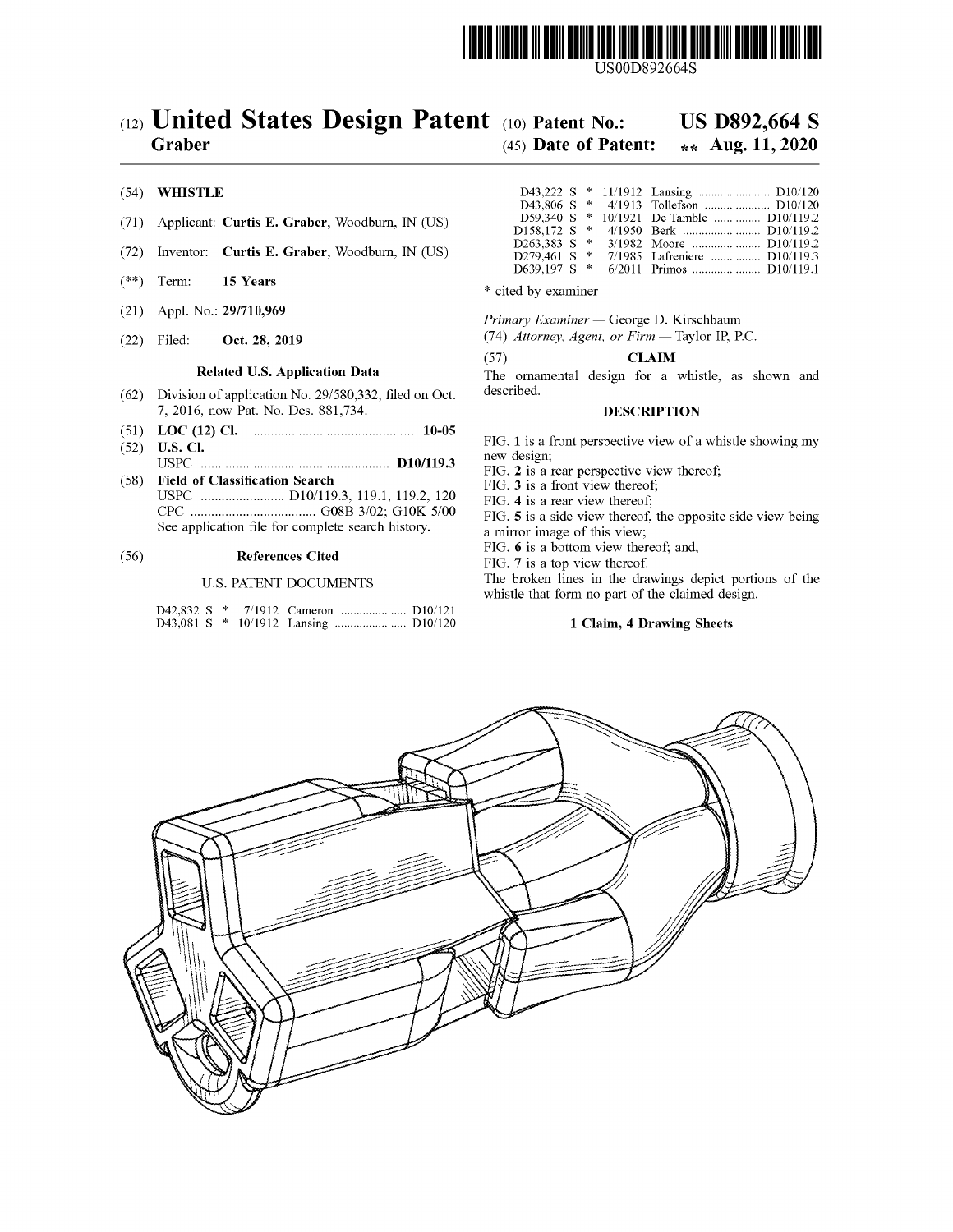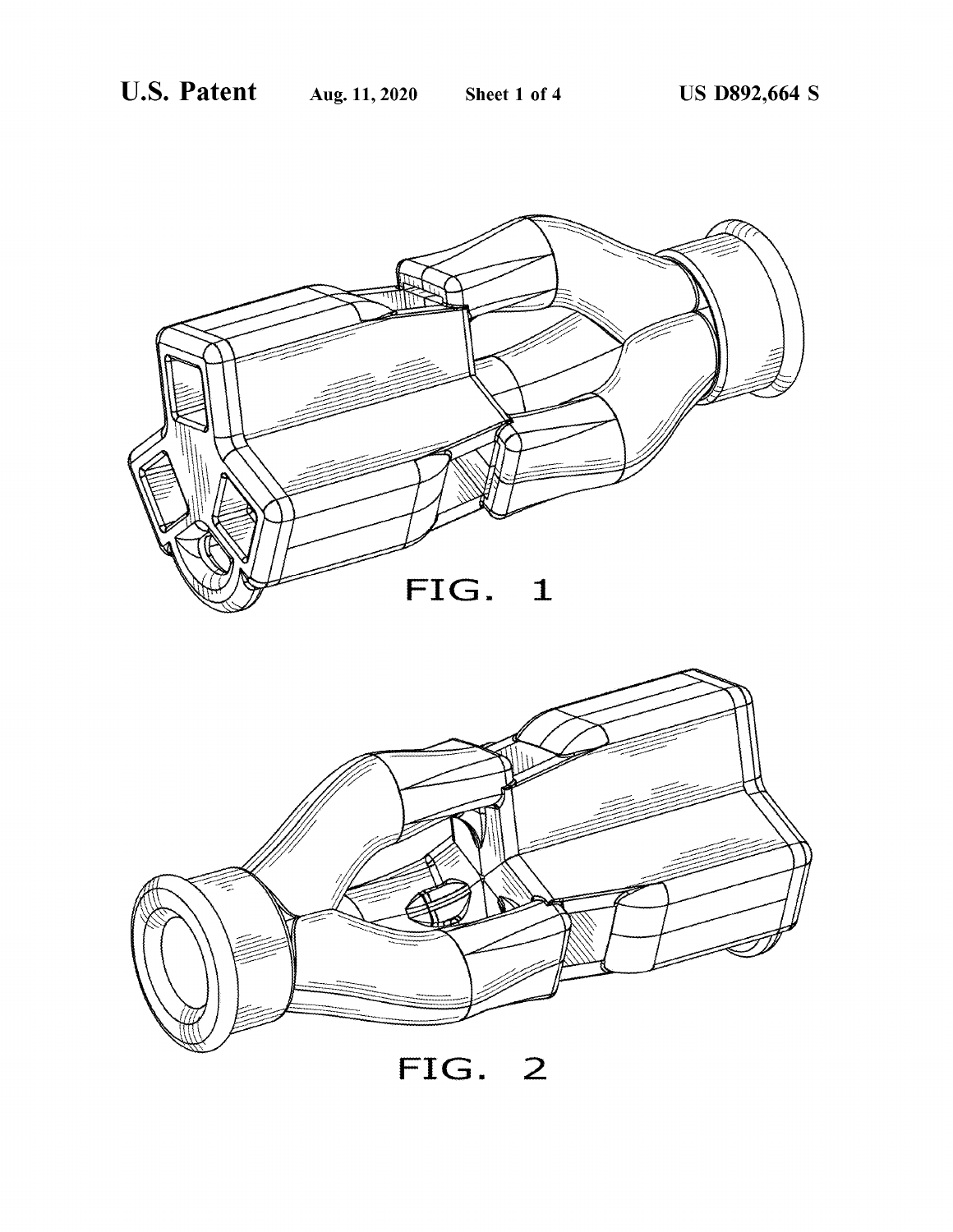

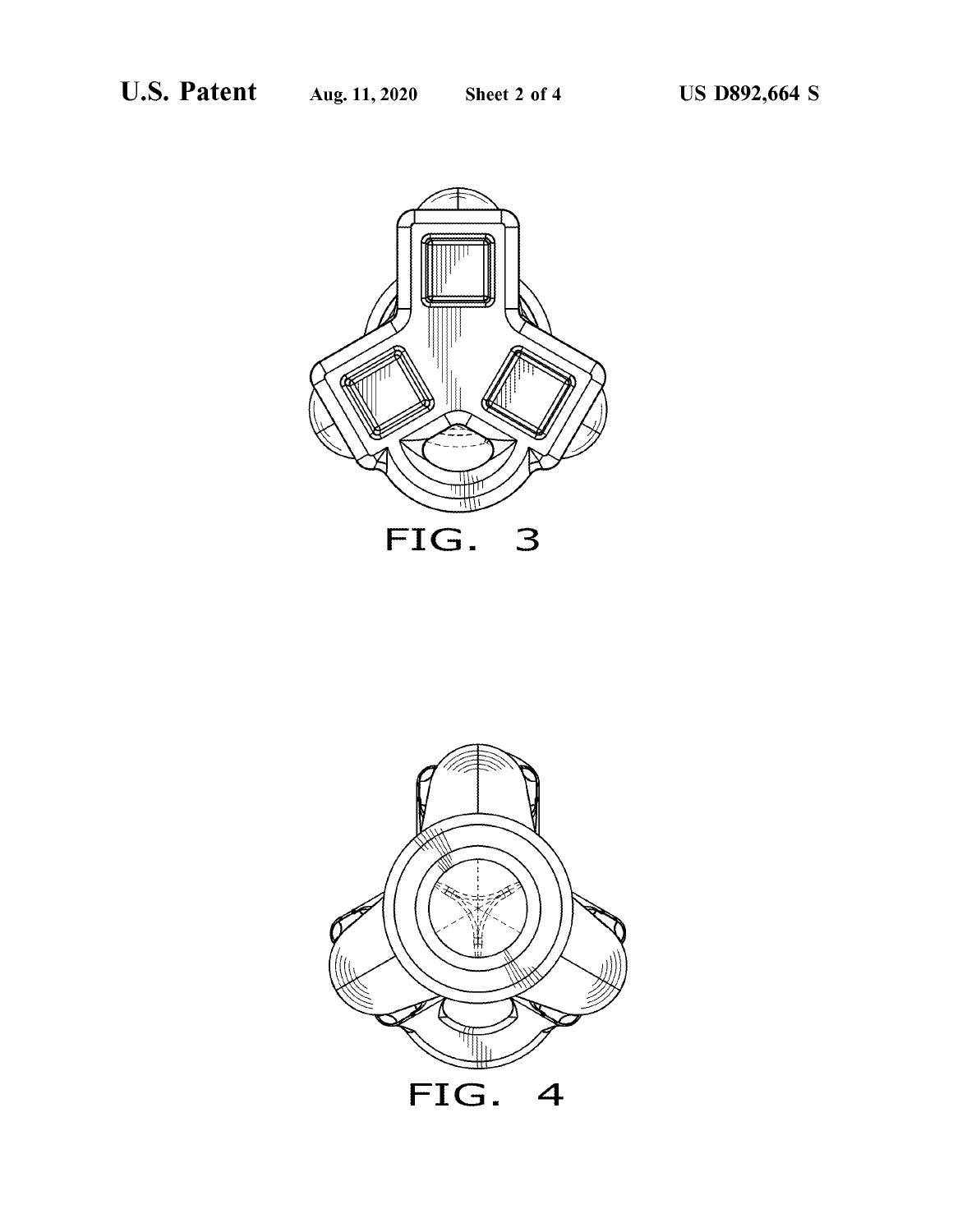





FIG. 6